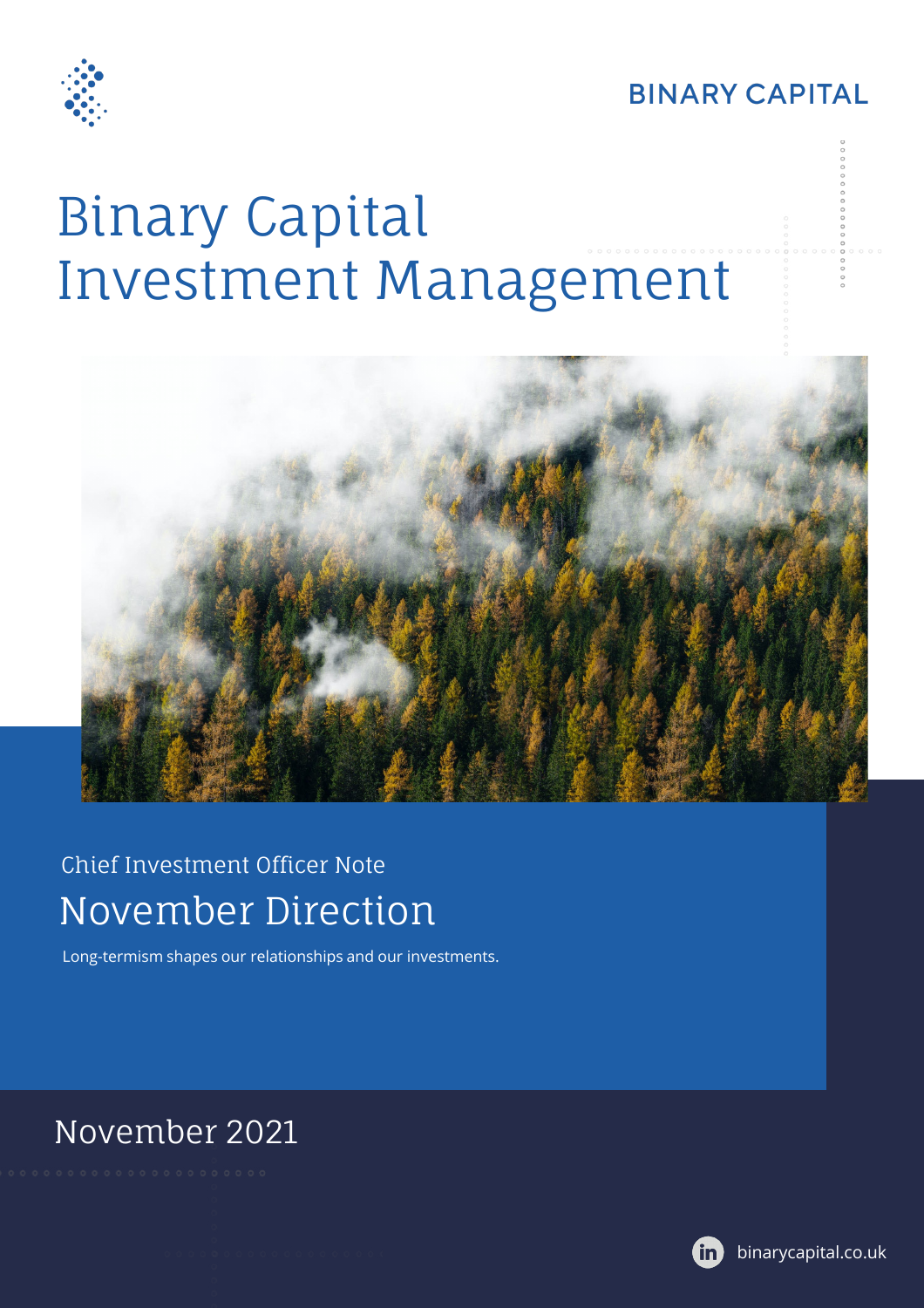## November Direction

**Performance rules everything we do. We focus our time around creating value-add performance across all our investment strategies. In market downturns we remain patient to benefit from the eventual upturn.** *By staying resilient and focused, we are capable of producing investment returns far from index-like and industry peers***. This investment philosophy is unique to Binary Capital IM and one we look to refine all the time.** 

#### Authored by:



Saftar Sarwar **Chief Investment Officer** [saftar.sarwar@binarycapital.co.uk](mailto:saftar.sarwar@binarycapital.co.uk)

November was a volatile month for our strategies. Having performed well throughout the month, some of the gains were reduced as investors continued to digest news around elevated inflation, interest rates cycles and different economic growth trajectories globally and for specific countries. A very demanding and volatile time.

Markets will continue to wrestle with economic and political and financial concerns. As we move into the end of the year it is pleasing to note that our strategies (in the main) have performed well. Many of our investment strategies have delivered double digit returns, for example our sustainable adventurous strategy is +12% to the end of November. This has taken place with similar or often less volatility than the equivalent benchmark comparison. Our risk adjusted return is therefore superior to the benchmark. We have also out-performed similar peer group comparisons.

Looking back at this year, our allocation to the US was a positive in our portfolios. Furthermore, our focus around key growth themes: technology and healthcare was also a positive contributor. So far, our allocation to China has detracted from performance, especially in the middle summer months.

Overall, we are happy with how performance developed. We can always do better; we will aim to do so. We are ultra long-term investors we do not pay too much attention to short-term performance, even six months is very short-term. We need to state and cover short-term performance metrics when we articulate such performance to clients, and potential clients. Such performance data in itself does not tell us much, it gives us very little insight. In our view, short-term performance is just a journey towards more longer-term investment gains for clients.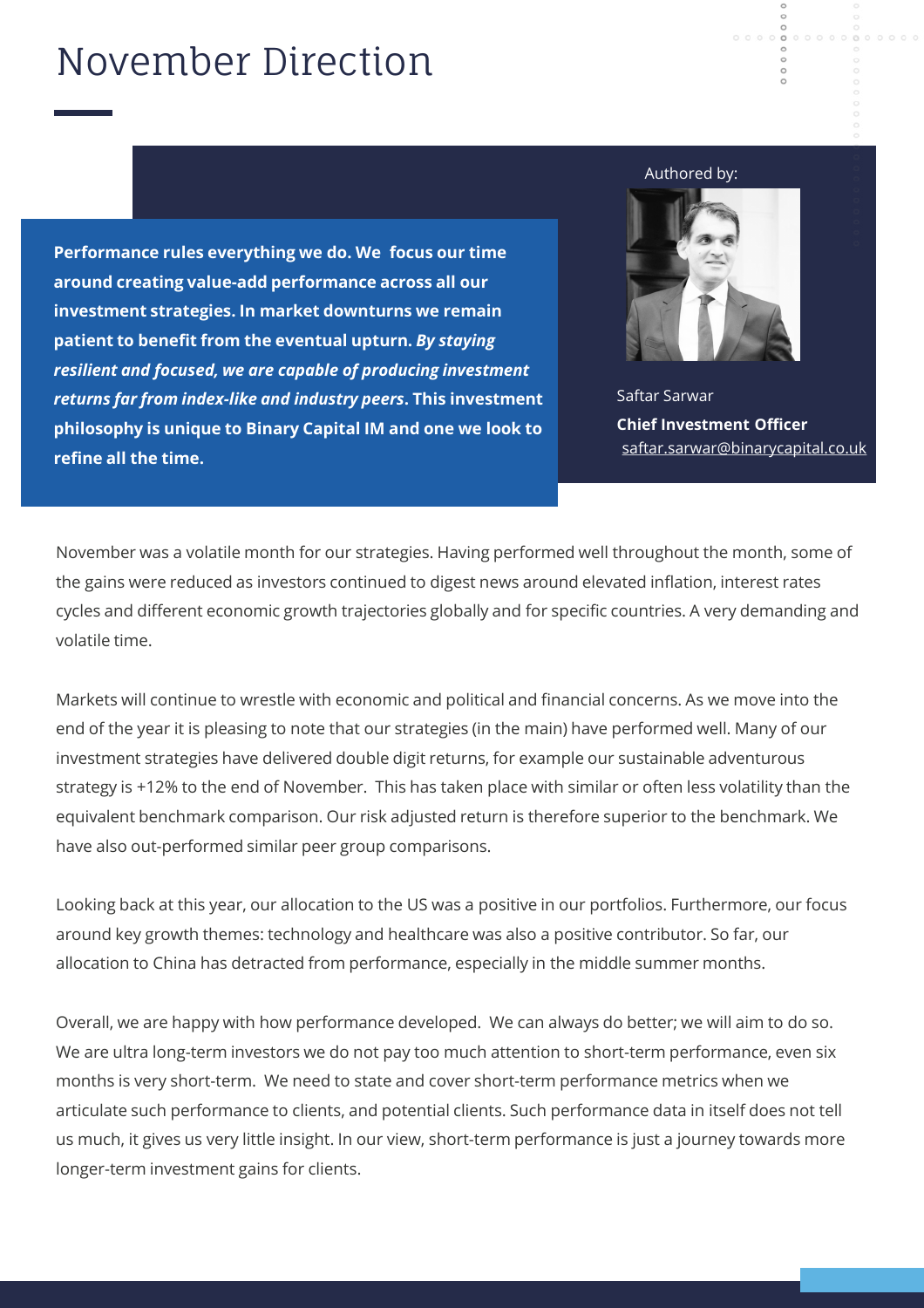Shortly we will be articulating our investment house views for 2022. We are currently finalising some insights and data. The US equity market, in our view, still looks attractive. By way of initial thoughts, we will continue to seek long-term gains for clients, we will continue to be resilient and patient around our investment philosophy. We will continue to seek out returns that are non-index like and away from consensus thinking around economics, assets and global investment returns.

The recent news around a fresh coronavirus variant of concern (Omicron) has further emphasized the need for liquid, transparent long-term investment solutions that are *resilient* in market environments. This is an area of the investment markets that we specialise in. Our emphasis on future disruptive growth is important and an area that investors look at in times of such 'covid19 volatility' indeed technology is seen as a defensive sector. We await further data around this new variant but clearly markets are re-pricing for something serious and prolonged, however, we believe, this is not a March 2020 scenario. We have come along way since the initial pandemic stages. The effectiveness of mRNA technology will be clear soon, very soon. Overall, we are bullish around the scope for technology and innovative healthcare to continue to get us through the pandemic, and moreover create true democratic engagement with end consumers, especially within emerging markets.

Earlier I noted our strategies have held up well in November against the background of very challenging market conditions, the resilience of the last week of November or so has been particularly impressive. Throughout this year, technology, healthcare and biotechnology has been a strong theme running through all our portfolios. This will continue to be the case in 2022.

Our thinking will continue to be centered around 'growth countries' and 'growth assets' with a high focus around US and Chinese investments. Longer-term these countries will out-perform returns from comparable peers. There is nothing we have witnessed this year that will give us concern to deviate from our asset allocation radically, indeed this year has resolved our need to be high conviction and more focused on the *real* performers. A full breakdown of our asset allocation framework for 2022 will be available soon.

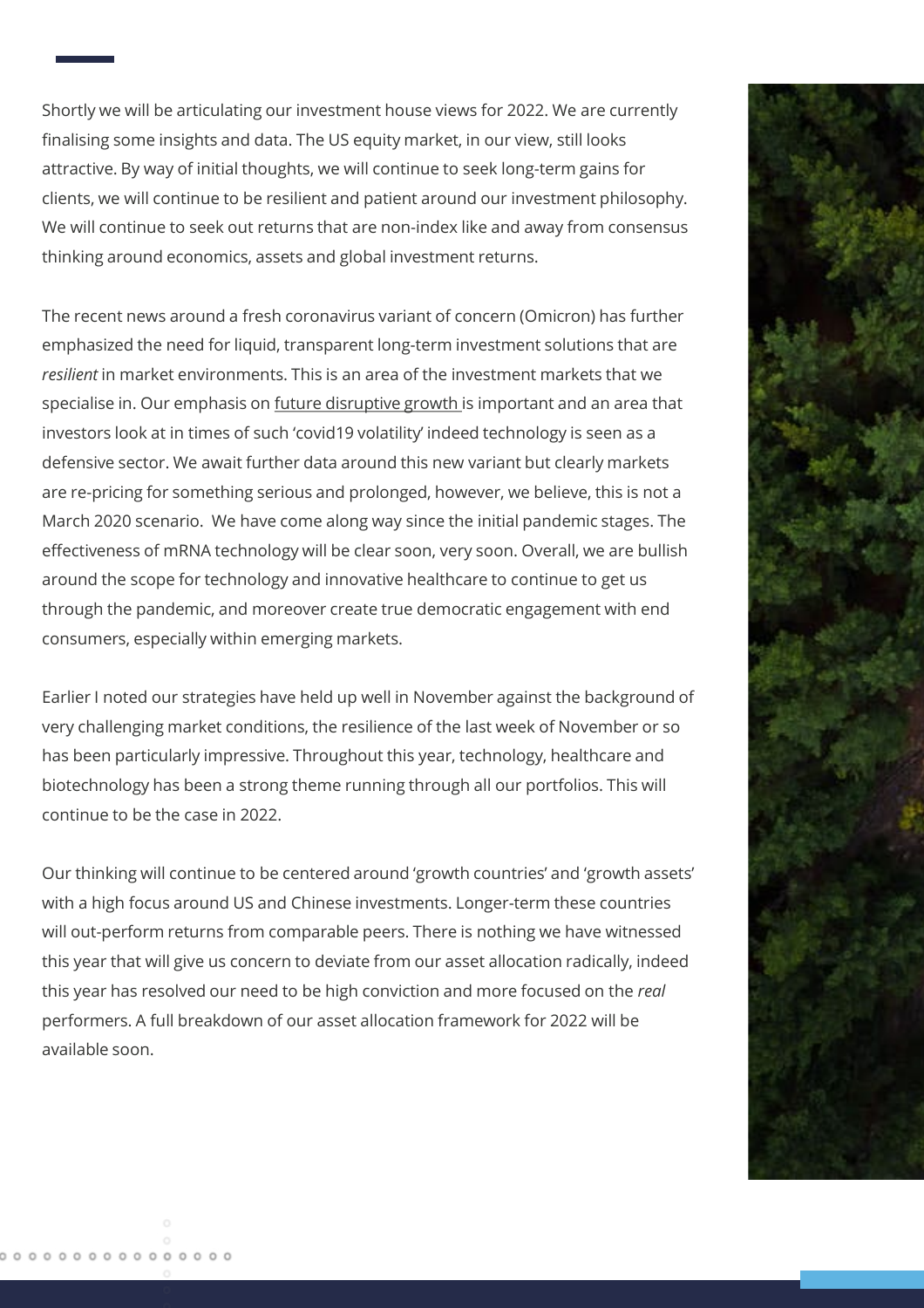$\circ$  $\circ$ 

The recent market sell-off in December highlights the need to trust real innovators in the asset management industry and to steer away from traditionally held biases. The asset management and DFM market itself is being disrupted. I expect 2022 to be a year full of specific investment opportunities and stark investment choices globally.

The complete dedication to asset allocation, fund and stock selection within a very unique investment style stands us out from our peers. Our coming three-year performance numbers will bear out our differentiated approach in what is a very crowded but i*ndex-like* competitor place.

This year I have profoundly talked about closet-indexation, asymmetrical investing, investing with a global mindset, investing for future growth opportunities, patient capital strategies. Our dedicated work continues to bring all of these issues together and more. We focus and focus.

**Saftar Sarwar Chief Investment Officer Binary Capital Investment Management November 2021**